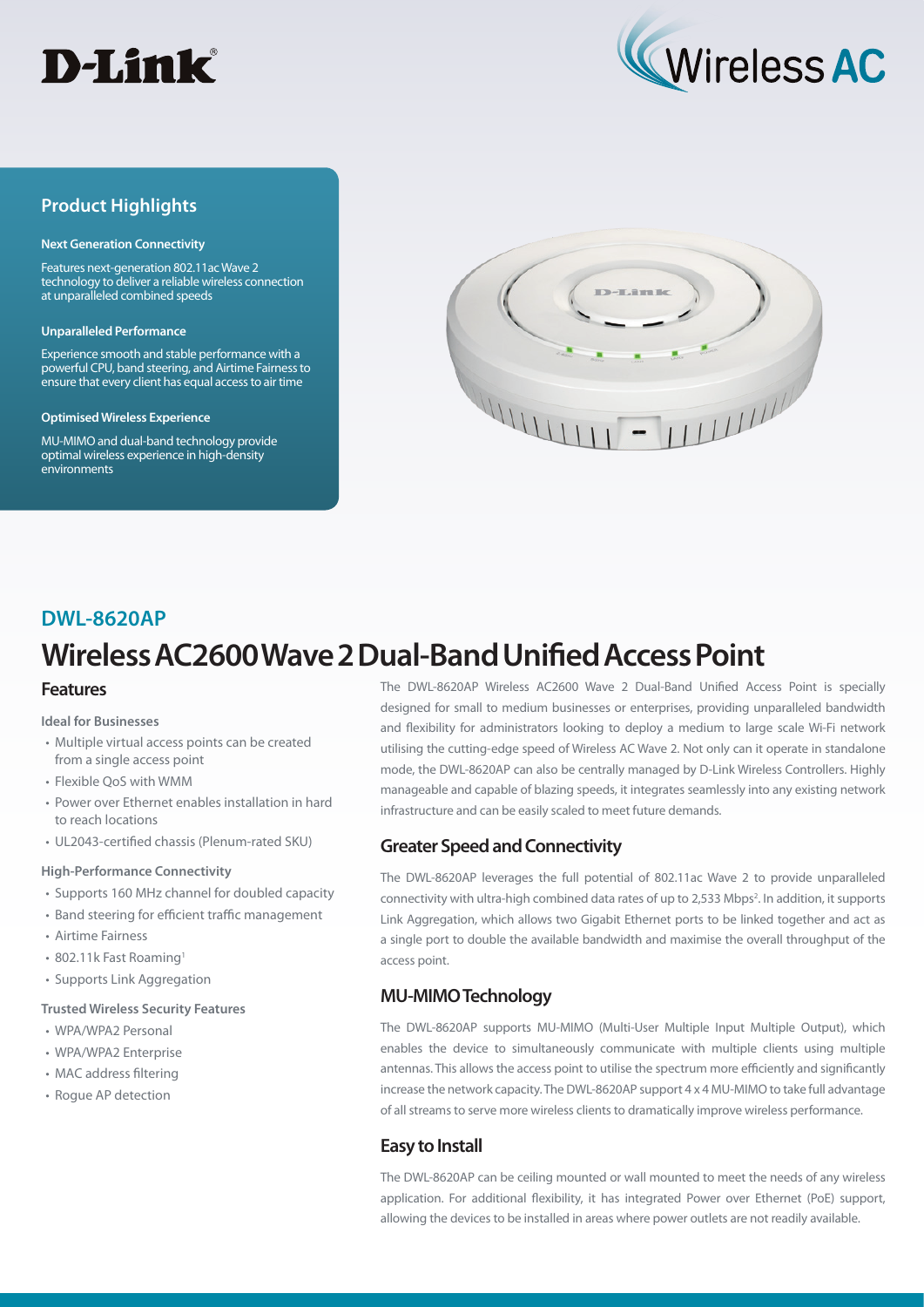# **D-Link**

# **DWL-8620AP Wireless AC2600 Wave 2 Dual-Band Unified Access Point**

# **Centrally Managed**

When working in conjunction with D-Link Wireless Controllers, the DWL-8620AP can be centrally managed. This allows for a large number of access points to be deployed and managed easily and efficiently. Once the APs are discovered by the controller, the administrator can push the configuration to them as a group, instead of configuring each access point individually. Additionally, Radio Frequency (RF) resource management<sup>1</sup> allows wireless coverage to be managed centrally, providing the best coverage possible for wireless clients.

# **Automatic Radio Frequency (RF) Management**

When access points are deployed in close proximity to each other, there may be interference between channels if RF management is not implemented. When the DWL-8620AP senses a neighbour nearby, it will automatically select a non-interfering channel. This greatly reduces RF interference and will allow the administrator to deploy APs more densely. To further minimise interference, when a nearby AP is on the same channel, the DWL-8620AP will automatically lower its transmission power<sup>1</sup>. When, for whatever reason, the nearby AP is no longer present, the access point will increase its transmission power to expand coverage.

# **Advanced Wireless Features**

The DDWL-8620AP support 802.1p Quality of Service (QoS) for enhanced throughput and better performance of time-sensitive traffic like VoIP and streaming DSCP. It also supports Wi-Fi Multimedia (WMM), so in the event of network congestion, time-sensitive traffic can be given priority ahead of other traffic. Furthermore, when a number of access points are in close proximity to each other, an access point will refuse new association requests once its resources are fully utilised, allowing the association request to be picked up by a neighbouring unit, distributing the load over multiple APs. Band steering technology enables the DWL-8620AP to intelligently place clients on the optimal wireless band to avoid congestion and allows for smooth streaming of video, seamless browsing, and fast downloads for mobile devices. Airtime Fairness ensures that equal airtime is given to each client, providing increased performance even if slower devices are connected. 802.11k Fast Roaming<sup>1</sup> is also supported, which allows the wireless client to roam seamlessly between access points.



# **L2/L3 network implementation in medium to large enterprise environments**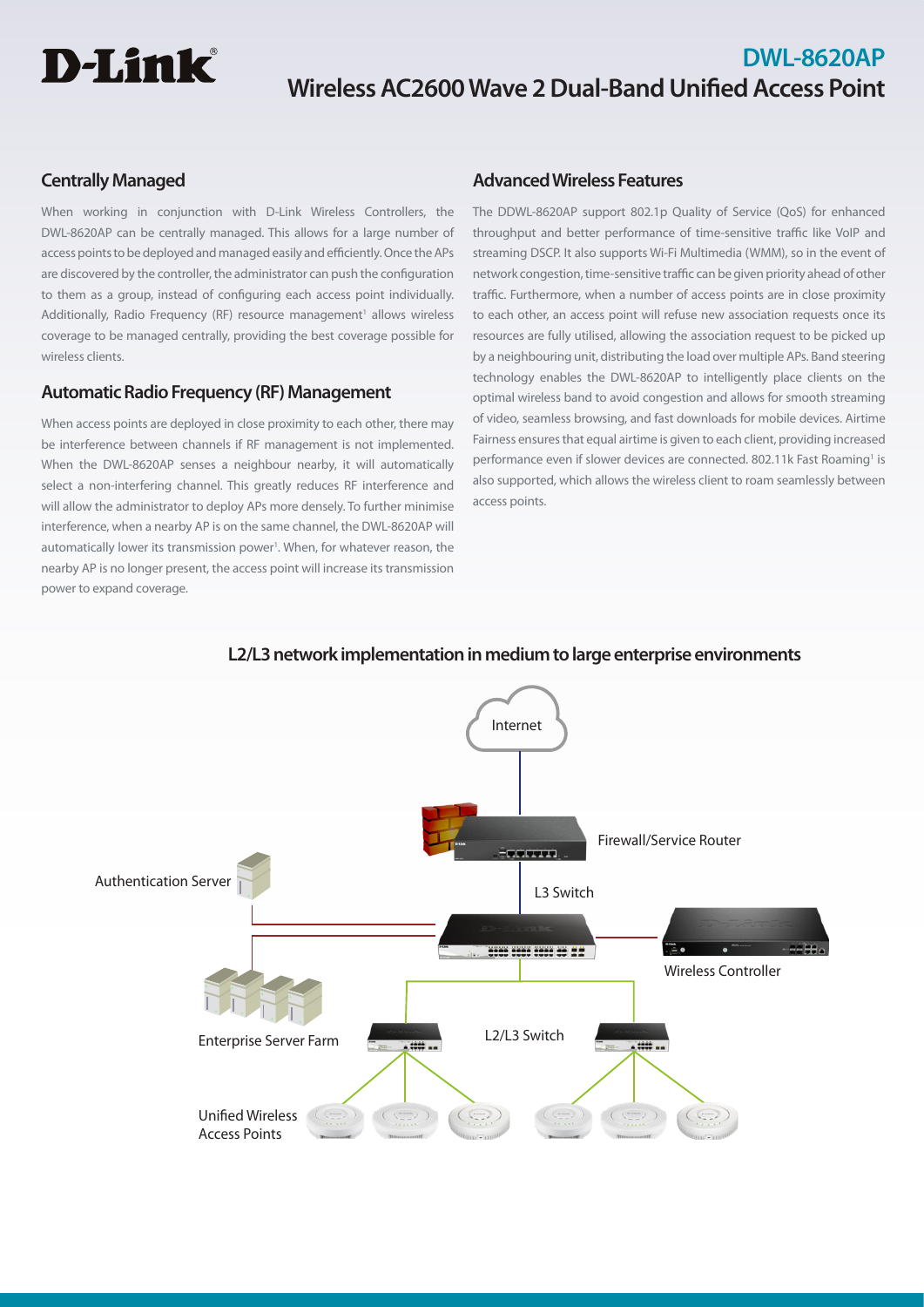

# **Technical Specifications**

| General                    |                                                                                                                                                                                                                                                      |  |  |  |
|----------------------------|------------------------------------------------------------------------------------------------------------------------------------------------------------------------------------------------------------------------------------------------------|--|--|--|
| Wireless Interface         | · IEEE 802.11b/g/n 2.4 GHz wireless<br>· IEEE 802.11/a/n/ac Wave 2 5 GHz wireless                                                                                                                                                                    |  |  |  |
| <b>MIMO</b>                | .4x4                                                                                                                                                                                                                                                 |  |  |  |
| Data Rate <sup>2</sup>     | • 2.4 GHz - Up to 800 Mbps<br>• 5 GHz - Up to 1733 Mbps                                                                                                                                                                                              |  |  |  |
| Antenna                    | • Internal omnidirectional antennas<br>• 2.4 GHz: 3 dBi<br>$\cdot$ 5 GHz: 4 dBi                                                                                                                                                                      |  |  |  |
| <b>Operating Frequency</b> | • 2400 to 2483.5 MHz<br>• 5150 to 5850 MHz                                                                                                                                                                                                           |  |  |  |
| <b>Operating Channels</b>  | • 1 to 13 channels for 2.4 GHz band (per country code)<br>• 36 to 165 channels for 5 GHz band (per country code)                                                                                                                                     |  |  |  |
| <b>Ethernet Interface</b>  | • 2 x 10/100/1000BASE-T LAN port                                                                                                                                                                                                                     |  |  |  |
| Console Port               | $\cdot$ RJ-45                                                                                                                                                                                                                                        |  |  |  |
| Functionality              |                                                                                                                                                                                                                                                      |  |  |  |
| <b>Advanced Features</b>   | • Auto Channel selection<br>· 802.1p Quality of Service (QoS)<br>• Wireless Multimedia (WMM)<br>• Wireless Distribution System (WDS)<br>• Band steering<br>• Airtime Fairness<br>• LACP Link Aggregation <sup>3</sup><br>· IEEE 802.11k Fast Roaming |  |  |  |
| Management                 |                                                                                                                                                                                                                                                      |  |  |  |
| <b>Operating Mode</b>      | · Standalone mode<br>• Managed mode - Centrally managed by D-Link Wireless Controller                                                                                                                                                                |  |  |  |
| Management<br>Interfaces   | • Web-based User Interface (Web UI)<br>· Telnet/SSH<br>• Command Line Interface (CLI)<br>$\cdot$ SNMP v1/v2c/v3                                                                                                                                      |  |  |  |
| Security                   |                                                                                                                                                                                                                                                      |  |  |  |
| <b>SSID Security</b>       | • Up to 32 SSIDs, 16 per radio<br>• 802.1Q VLAN<br>• Station Isolation                                                                                                                                                                               |  |  |  |
| <b>Wireless Security</b>   | • WPA/WPA2 Personal/ Enterprise<br>$\cdot$ AES<br>$\cdot$ TKIP                                                                                                                                                                                       |  |  |  |
| Detection & Prevention     | • Rogue and Valid AP Classification                                                                                                                                                                                                                  |  |  |  |
| Authentication             | • MAC Address Filtering                                                                                                                                                                                                                              |  |  |  |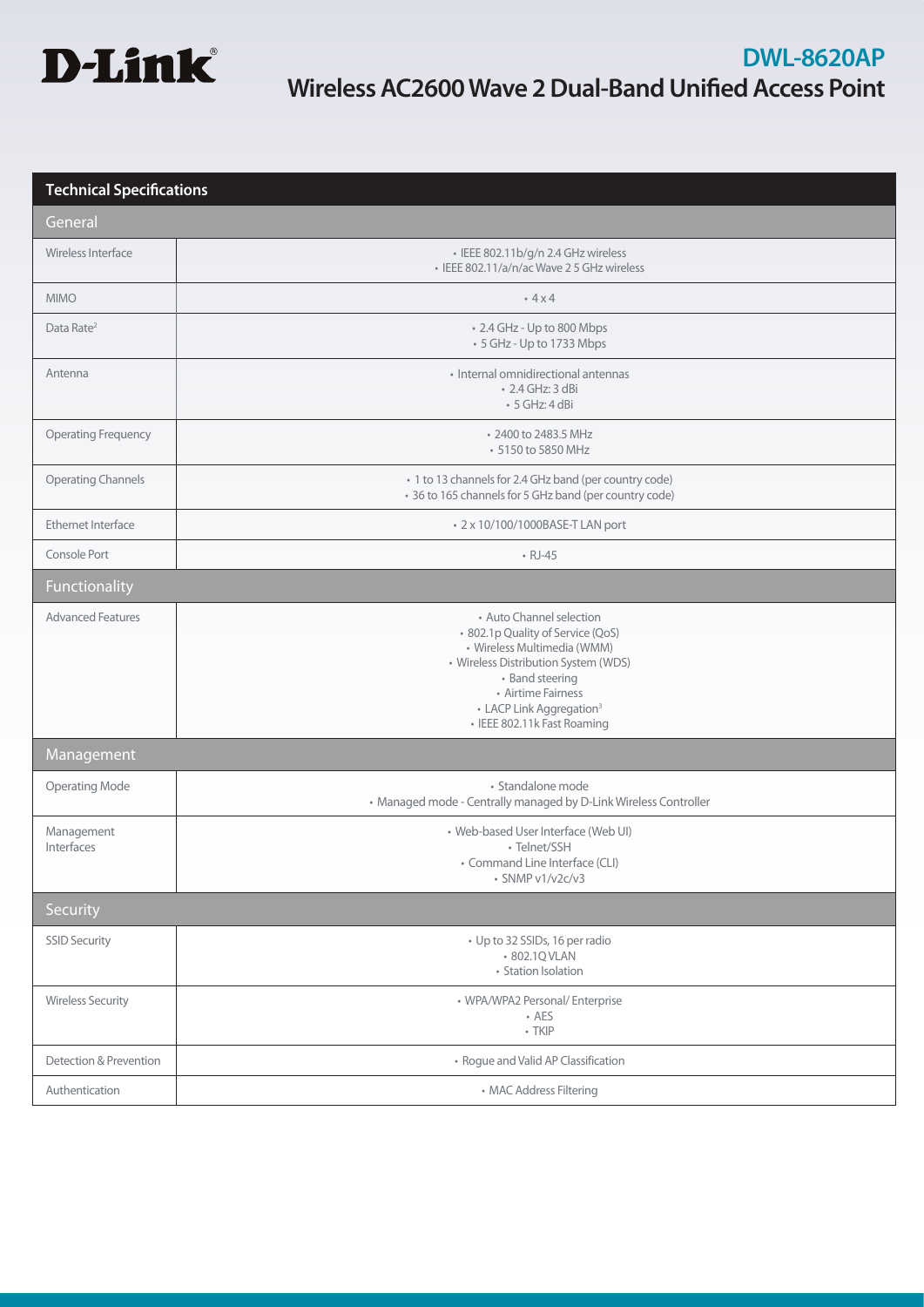

| Physical                                                                                              |                                                                                                                                                                                                                                                                   |                                                                                                                      |                                                                                                                            |  |
|-------------------------------------------------------------------------------------------------------|-------------------------------------------------------------------------------------------------------------------------------------------------------------------------------------------------------------------------------------------------------------------|----------------------------------------------------------------------------------------------------------------------|----------------------------------------------------------------------------------------------------------------------------|--|
| <b>Dimensions</b>                                                                                     | • Ø220 x 47 mm (8.66 x 1.97 in)                                                                                                                                                                                                                                   |                                                                                                                      |                                                                                                                            |  |
| Weight                                                                                                | • 0.79 kg (1.75 lbs) w/o bracket<br>• 0.84 kg (1.85 lbs) w bracket                                                                                                                                                                                                |                                                                                                                      |                                                                                                                            |  |
| Power Supply                                                                                          | • Supports 802.3at PoE PD on LAN 1 Port<br>· External power adapter: 12 V DC 2.5 A (not included)                                                                                                                                                                 |                                                                                                                      |                                                                                                                            |  |
| Power over Ethernet                                                                                   | • IEEE 802.3at                                                                                                                                                                                                                                                    |                                                                                                                      |                                                                                                                            |  |
| Maximum Power<br>Consumption                                                                          | $\cdot$ 24.24 W                                                                                                                                                                                                                                                   |                                                                                                                      |                                                                                                                            |  |
| Enclosure                                                                                             | · Bottom cover - plastic<br>• Top cover - plastic<br>· UL2043-certified chassis                                                                                                                                                                                   |                                                                                                                      |                                                                                                                            |  |
| Temperature                                                                                           | • Operating: 0 to 40 °C (32 to 104 °F)<br>• Storage: -20 to 65 °C (-4 to 149 °F)                                                                                                                                                                                  |                                                                                                                      |                                                                                                                            |  |
| Humidity                                                                                              | • Operating: 10% to 90% non-condensing<br>• Storage: 5% to 95% non-condensing                                                                                                                                                                                     |                                                                                                                      |                                                                                                                            |  |
| <b>MTBF</b>                                                                                           | • 463,255 hours                                                                                                                                                                                                                                                   |                                                                                                                      |                                                                                                                            |  |
| Certifications                                                                                        | $\cdot$ CE<br>· EN55032, EN55024, EN61000-3-2, EN61000-3-3, EN60601-1-2 (Medical electrical equipment), EN301489-1, EN301489-17, EN300328,<br>EN301893<br>$\cdot$ FCC<br>$\cdot$ IC<br>• cUL+UL<br>$\cdot$ CB<br>$\cdot$ RCM<br>$\cdot$ NCC<br>• BSMI<br>• UL2043 |                                                                                                                      |                                                                                                                            |  |
| <b>Radio Patterns</b>                                                                                 |                                                                                                                                                                                                                                                                   |                                                                                                                      |                                                                                                                            |  |
| 2.4 GHz Antenna Ceiling Mounted                                                                       |                                                                                                                                                                                                                                                                   |                                                                                                                      |                                                                                                                            |  |
| Orientation                                                                                           |                                                                                                                                                                                                                                                                   | H-Plane                                                                                                              | E-Plane                                                                                                                    |  |
| γ<br>$H\overline{H1}$ - $\overline{H1}\overline{H1}$<br>(E-Plane)<br>Wall<br>►X<br>Floor<br>(H-Plane) |                                                                                                                                                                                                                                                                   | $\circ$<br>$40^{\circ}$<br>$+50-$<br>$-20$<br>$-ANT1$<br>$-30$<br>$-ANT2$<br>270<br>90<br>$-ANT3$<br>$-$ ANT4<br>180 | $\mathbf 0$<br>40<br>ю<br>$-20$<br>ANT <sub>1</sub><br>$-30$<br>ANT <sub>2</sub><br>270<br>90<br>$-ANT3$<br>$-ANT4$<br>180 |  |